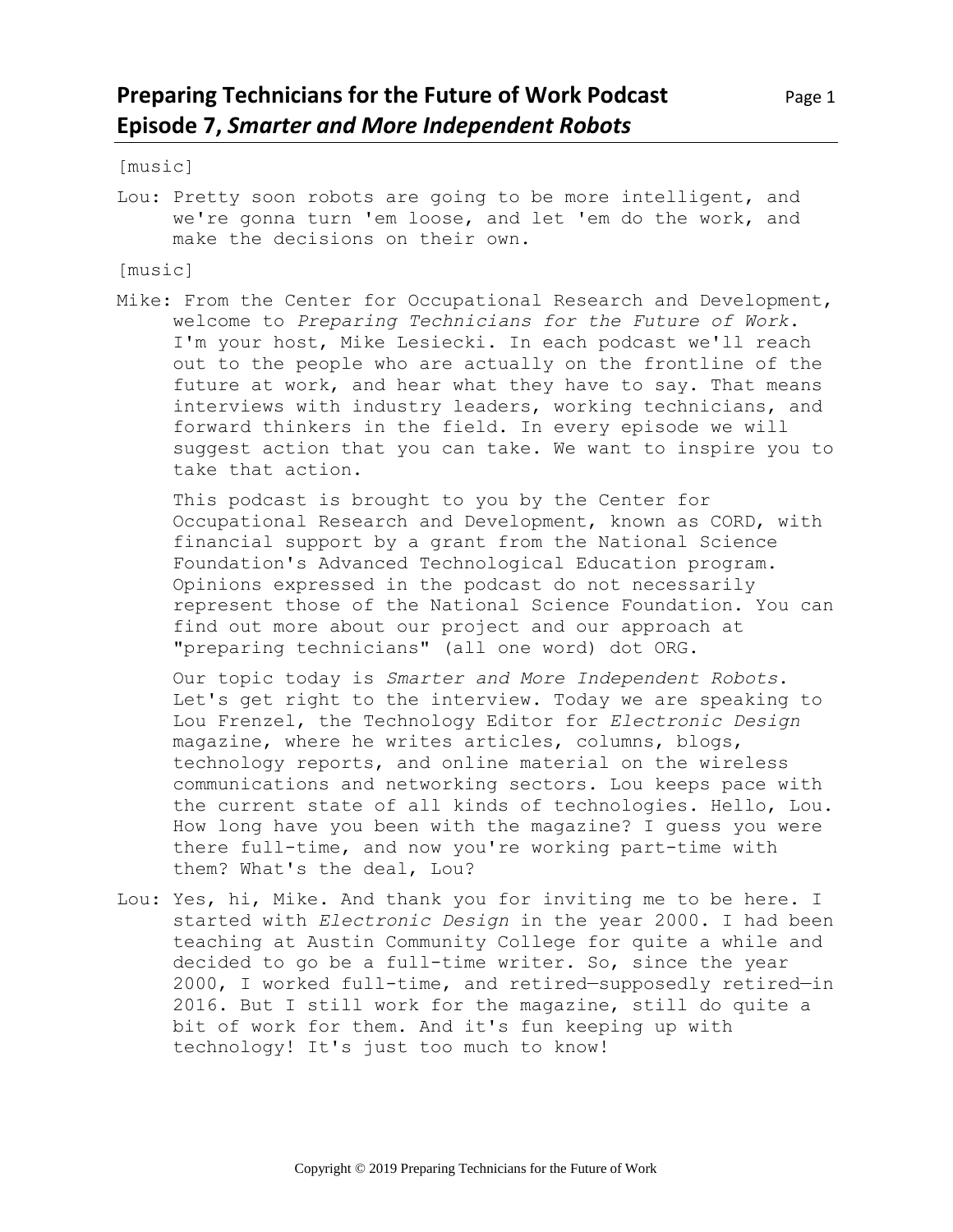#### **Preparing Technicians for the Future of Work Podcast** Page 2 **Episode 7,** *Smarter and More Independent Robots*

- Mike: Boy, it sure is. You know, I know you were a professor and department chair at Austin Community College that you mentioned. Do you still teach there?
- Lou: I haven't lately, but I work with some of the professors over there. I got one of the professors helping me with a new book, and so, I go over there all the time, and talk with them, and get an update.
- Mike: Good, I'm glad to hear it. You mentioned books. Here's a question for you: how many books have you authored, Lou?
- Lou: About 27.
- Mike: Ha! *About* 27.
- Lou: I think that's about right.
- Mike: Excellent. Yeah, I was on your Amazon page there, and saw a bunch of your books there. So, well anyhow, let's talk today about our topic: robotics, right? So, the idea is that robots are smarter and more independent. But Lou, robots aren't new. Now you mentioned the big emphasis in robotics is "smarter." What do you mean by smarter?
- Lou: Smarter means that the robot has more intelligence and can do work more on its own. In the past robots were primarily programmed by engineers or technicians, and the programming defined very specifically what the robot could do. Since then, it's improved considerably, because now we have much better software. We have things like machine learning and artificial intelligence. And this helps robots become more intelligent, so that they can work on their own.
- Mike: You know, you mentioned, Lou, in addition to smarter, "more independent." What does that mean? In what sense are they more independent?
- Lou: Some of the new robots can literally work on their own, if they're set up correctly. The newest ones make use of artificial intelligence software, like *machine learning*. But this machine learning requires that the robot have senses. So, the big emphasis today is providing robots with a large mix of sensors that will guide them to do work on their own. So, it's a combination of getting the sensor input and having that interpreted by the software so the robot can do its job.
- Mike: What sort of sensors, Lou? I mean, obviously there might be vision sensors. But what other sensors do these robots use to be aware of their environment?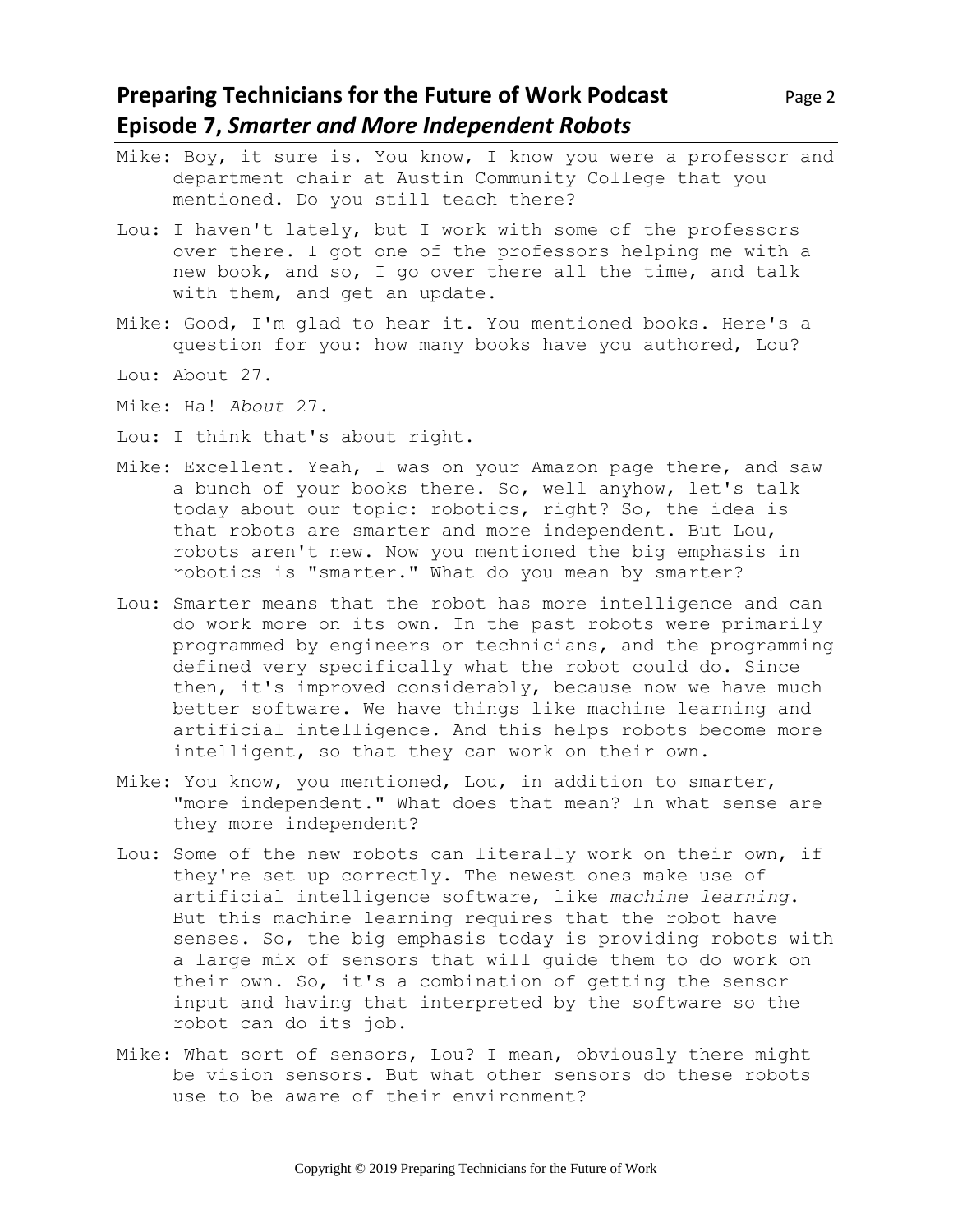# **Preparing Technicians for the Future of Work Podcast** Page 3 **Episode 7,** *Smarter and More Independent Robots*

Lou: There are several important ones. One of the ones you mentioned was video cameras. And that is still widely used in industry. The whole video thing has been around in the form of what's called *machine vision*, where video was used in combination with some type of artificial intelligence software to recognize a product that's being worked on, or a particular phase of production. Those are still used. The cameras are better than ever. They're high-res, and color, and they can pick up a lot of information that the robot needs.

Other sensors are ultrasonic sensors, which are used primarily for proximity detection. These use a high frequency in the forty- to seventy-kilohertz range and operate a lot like radar. They radiate the signal outward, pick up the reflection, and make a decision on how far away the object they were pointed to is, and its direction. More recently the sensors that are being incorporated are literally radar sensors. These are single chip radar units that were developed primarily for automotive applications. And they're widely used in automotive ADA Systems for automatic braking, and that sort of thing. And these radars are also used in robotic proximity detection, and just in getting a better view of their surroundings.

What they do is put all this sensor information together and provide that to the machine learning. And the machine learning then makes decisions on what the robot can do next.

- Mike: Lou, if you had to describe "machine learning" to a novice, how do you describe machine learning to someone who's not really familiar with the term?
- Lou: Boy, that's a tough one, Mike, but I'll have a shot at it here.
- Mike: Okay.
- Lou: Machine learning comes in many different forms, but most of it is based on software that use neural networks, and probability calculations.

Mike: Yes.

Lou: The idea is to feed as much information to the computer, and to provide it some training. Give it input that it can work with to know what decisions to make. Once the computer gets enough information, it can then make some decisions on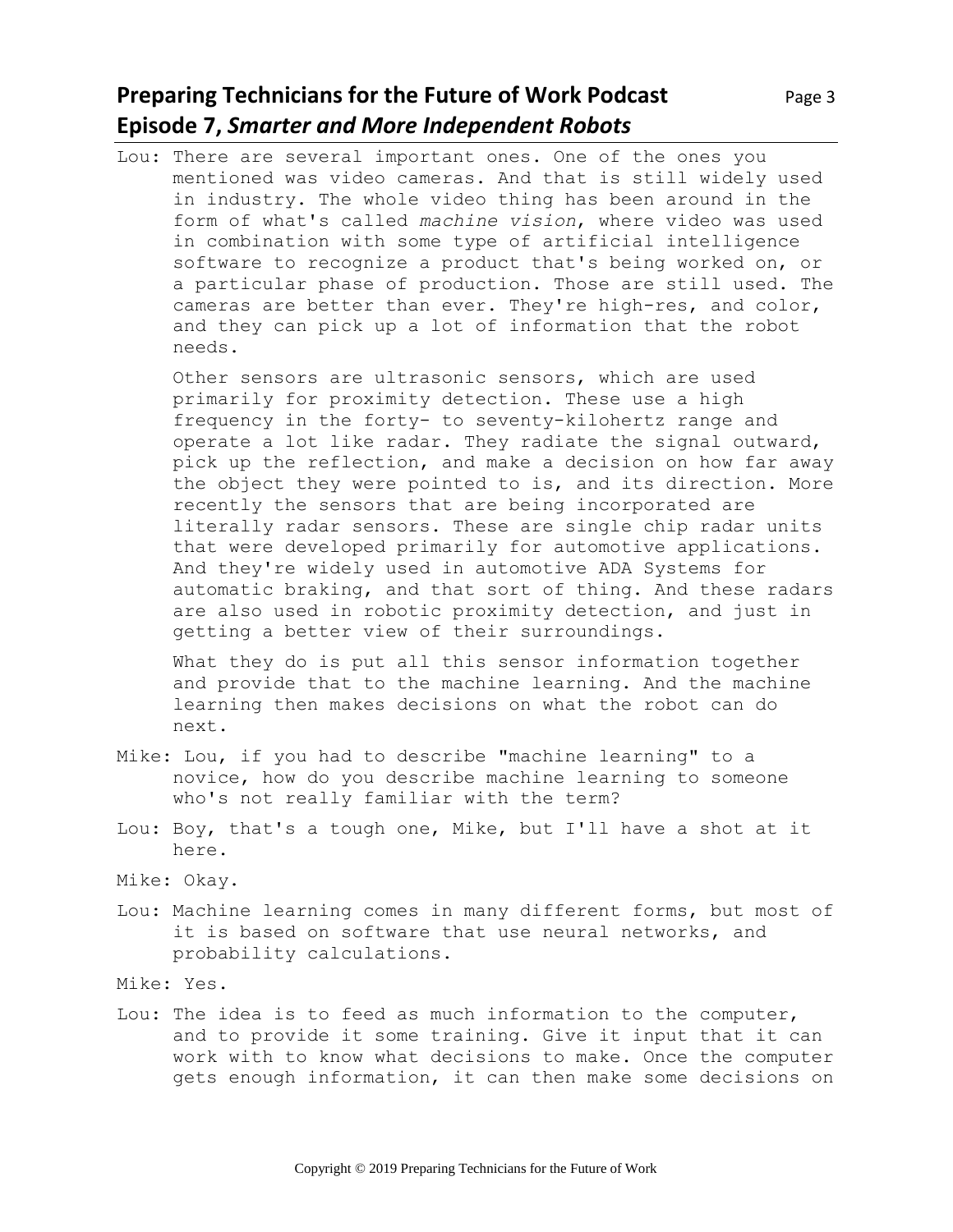### **Preparing Technicians for the Future of Work Podcast** Page 4 **Episode 7,** *Smarter and More Independent Robots*

its own, that is largely based on what the sensor information is.

A great example of this these days is the development of the self-driving car. I guess you'd call the self-driving car a "robot," basically. Its whole ability to drive itself safely is dependent upon all of the different sensors that are available—the ones I mentioned, plus some others. And those sensors provide the basic knowledge that the robot gets. And the machine learning interprets it, and then provides action, if required.

- Mike: You know, that's an interesting analogy. I hadn't thought of that. Today's industrial robot is somewhat, in many ways, like a self-driving car, isn't it?
- Lou: It really is. And I think they're trying to make them more like that. But part of the problem with it has been trying to protect people near the robot. There are a lot of robotic accidents, where people forget that there's a big 400-pound robot swinging its arm around. And I think they've corrected that somewhat, by putting the robot part of production inside walled off areas...
- Mike: Sure.
- Lou: ...so that humans cannot get in there, or if they get in there, it shuts down the operation automatically.
- Mike: You know, this move towards robots that are more smarter, more independent—what's driving it? I mean, ultimately, are we going to replace all of our workforce? Or what's the big drivers for these independent, smarter devices?
- Lou: I think the big driver is still to improve productivity in automation and manufacturing. The smarter the robot is, the better that it can replace a human. And in many cases, it's better producing the detailed work than a human could do. It does a better job basically.
- Mike: Sure.
- Lou: So, these are the main drivers of it. And unfortunately, they are on the path to replacing some workers, yes.

Mike: Some types of workers, maybe?

Lou: Some types of workers, definitely. Yet not everybody.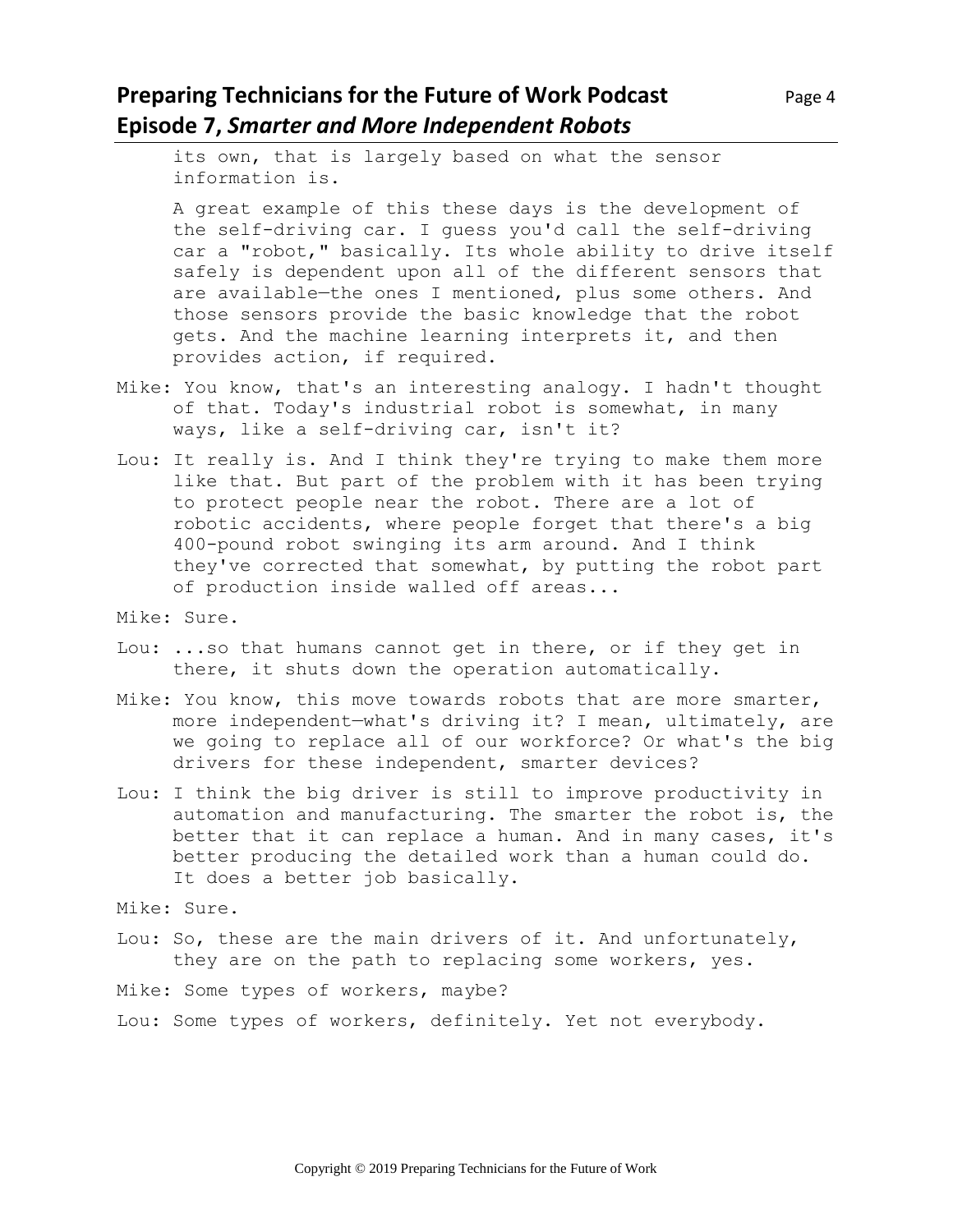# **Preparing Technicians for the Future of Work Podcast** Page 5 **Episode 7,** *Smarter and More Independent Robots*

- Mike: You know, Lou, our project focuses on preparing technicians for the future of work. So, what are the implications in the short term for what technicians need to know and be able to do? For example, you mentioned sensors. Maybe there's an area where our education programs need to be more robust. Think to your own experience: how should we change to make technicians better prepared to work in this context?
- Lou: Great question, Mike. And I think you're right about the sensors. This is an extremely important part of the whole movement toward more autonomous robots. I don't know how many schools actually teach a sensors course, but there's enough material there to add one. And in a manufacturing program, it might not be a bad idea.

At Austin Community College we had one course that, a large part of the curriculum was involved with sensors, and the sensor signal conditioning, and how that is attached to data acquisition systems, and to computers. So, yes, I would say most definitely: add some instruction in all types of sensors.

The second thing is one that everybody probably already knows, and that is: technicians need to know more software and programming. Everything has moved in that direction. You just need to know computers, and software, and how they work, and in many cases, how to do some special programming on the machines that are being made.

- Mike: Yes. Well, you know, Lou, today we wanted to just get your sense, and sort of a broad sweep of what you see as directions in robotics and automation technology. And I think you really helped us emphasize that, in fact, robots are becoming smarter and more independent. And, hopefully, technicians can upskill themselves, including those who are currently employed, right? What if you're an employee technician? You've got to come up to the technological challenges as well, right? In your workplace.
- Lou: Yes, most definitely. I think the continuing education of a technician is extremely important, as there's something new coming along all the time. I don't know what the answer to that is in robotics, but something needs to be done. The old way of robot programming, I think, is still implemented in some places as it works in some applications.

Mike: Yes.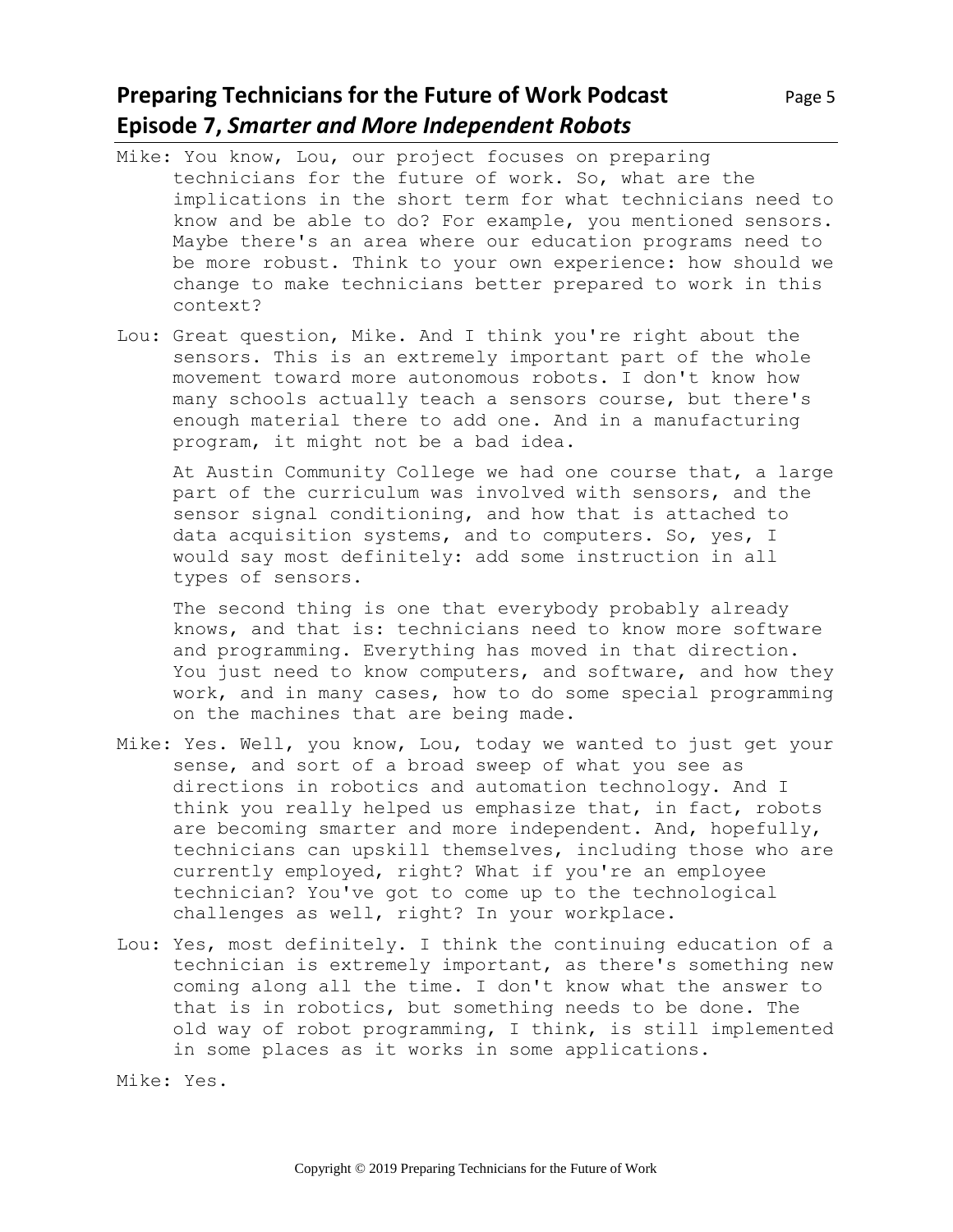### **Preparing Technicians for the Future of Work Podcast** Page 6 **Episode 7,** *Smarter and More Independent Robots*

- Lou: But pretty soon robots are going to be more intelligent, and we're going to turn 'em loose, and let 'em do the work, and make the decisions on their own. And that should improve the productivity. But those robots are going to be more sophisticated and going to require more care from more-advanced technicians, is what I would say.
- Mike: Sure! Those technicians got to keep those robots working, right? That's the main thing, I think.
- Lou: It's a very complicated machine that requires lots of attention, yes.
- Mike: All right. So, we'll turn 'em loose, get out of their way, except when they need our help.
- Lou: Yes. [laughing]
- Mike: That's good! That's a good way of wrapping this up, Lou. Well, Lou, thanks for your insights on this, your experience that came from over the years of looking at implications of new technologies, and new techniques that come into the workplace. We really appreciate your insights on this, Lou.
- Lou: Glad to do it, Mike. And thanks again for asking me for this program.
- Mike: All right Lou. That ends our discussion for today. I'll talk to you the next time.
- Lou: Okay. Thank you, Mike.
- [music]
- Mike: Today we discovered the trend towards smarter and more independent robots is driven by their sensory abilities. And robot learning happens via machine learning. One of the references in the *Show Notes* says "Machine learning was born from pattern recognition, and the theory that computers can learn without being programmed to perform specific tasks." Today researchers have discovered that computers can learn from data. And then I realized my "Netflix recommendations" are an everyday application of machine learning! There's your action for today: get yourself more up to speed, at least conceptually, on what "machine learning" is. We have two decent references for you to look at in the *Show Notes*.

As always, find our podcasts on PreparingTechnicians.org, or subscribe on *Apple Podcasts* or *Google Play.* A rating and review are always appreciated.